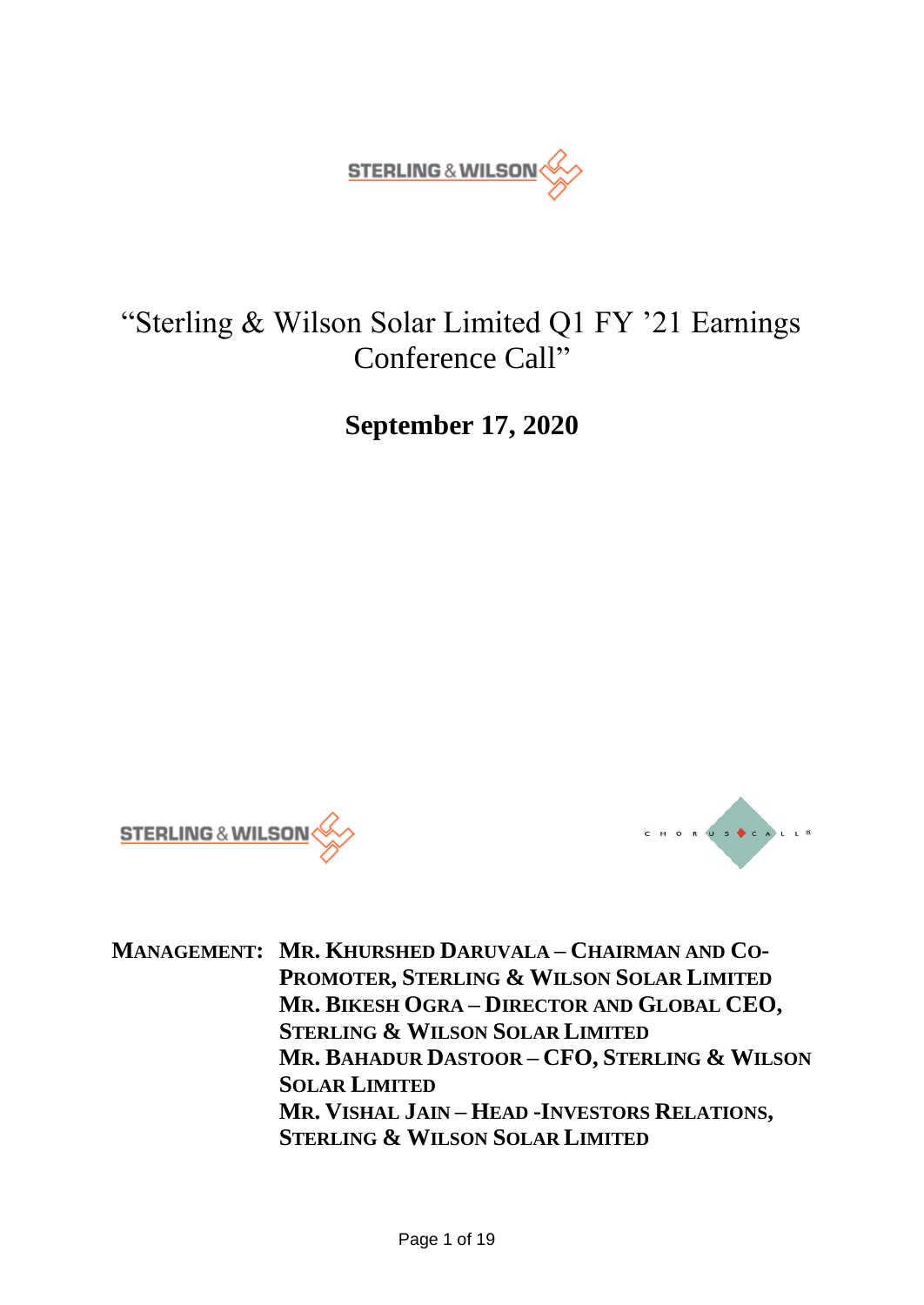

| <b>Moderator:</b> | Ladies and Gentlemen, Good Day and Welcome to the Sterling & Wilson Solar Limited O1 FY               |
|-------------------|-------------------------------------------------------------------------------------------------------|
|                   | <sup>2</sup> 21 Earnings Conference Call. This conference call may contain forward-looking statements |
|                   | about the company which are based on beliefs, opinions, and expectations of the company as on         |
|                   | date of this call. The statements are not guarantees of future performance and involve risk and       |
|                   | uncertainties that are difficult to predict. As a reminder, all participants' lines will be in the    |
|                   | listen-only mode, and there will be an opportunity for you to ask questions after the presentation    |
|                   | concludes. Should you need assistance during the conference call, please signal an operator by        |
|                   | pressing '*' and then '0' on your touchtone phone. Please note that this conference is being          |
|                   | recorded. I now hand the conference over to Mr. Vishal Jain, Head of Investors Relations from         |
|                   | Sterling & Wilson Solar Limited. Thank you and over to you, Sir.                                      |

**Vishal Jain:** Good Morning, I Welcome you all to Q1 FY '21 earnings call. Along with me, I have Mr. Khurshed Daruvala, Chairman and Co-Promoter; Mr. Bikesh Ogra, Director and Global CEO; Mr. Bahadur Dastoor, CFO, and Strategic Growth Advisors, our Investor Relation advisors. We will start the call with an update by Khurshed followed by the operational highlights for the quarter by Bikesh and financial highlights by Bahadur, post which we will open the floor for Q&A. Thank you and over to you, Khurshed.

**Khurshed Daruvala:** Good Morning, Ladies and Gentlemen, so before Bikesh and Bahadur take you into the business presentation, I would like to update you on the status of the repayment of the balance amount of loans due to the company from Sterling & Wilson. As of June  $30<sup>th</sup>$ , there was a total amount of Rs. 1,251 crores of loans outstanding including interest out of which Rs. 500 crores was to be paid by June  $30<sup>th</sup>$  and the balance was to paid by September  $30<sup>th</sup>$ . From the June installment of Rs. 500 crores, Sterling & Wilson Private Limited has been able to pay back a total of Rs. 103 crores till date. As you must have read in the media reports, my co-promoters, Shapoorji Pallonji has made definitive plans to arrange funding at the promoter level to facilitate the balance loan repayment. The proposed financing arrangement was actually signed on September  $4<sup>th</sup>$  with a very strong lender, however, because of legal actions taken against the group immediately thereafter, the proposed funding plans have now been frustrated. While the SP Group is confident that they have a very strong legal case, every day's delayed in the fundraising is causing undue distress at the group level and hence making the September 30<sup>th</sup> timeline is not going to be possible even with the best possible efforts we put in over the past few months. However, to show our clear intent to facilitate this repayment within a very short period of us getting to know, we completed the securities of about Rs. 460 crores and are in the process of perfecting securities of an additional Rs. 740 crores, making a total security package of Rs. 1200 crores, which would cover the entire amount of the outstanding loan.

> However, due to various uncertainties the group is facing in its construction and real estate business due to the COVID pandemic, the promoters have sought an extension of one year to facilitate the repayment of the loan. The promoters have also agreed to an interest rate spread of 4% over and above the average borrowing rate of Sterling & Wilson Solar at an additional penalty, and this is in spite of complete securitization of the outstanding loan. I would like to take this opportunity to thank the Board and the Independent Directors for understanding our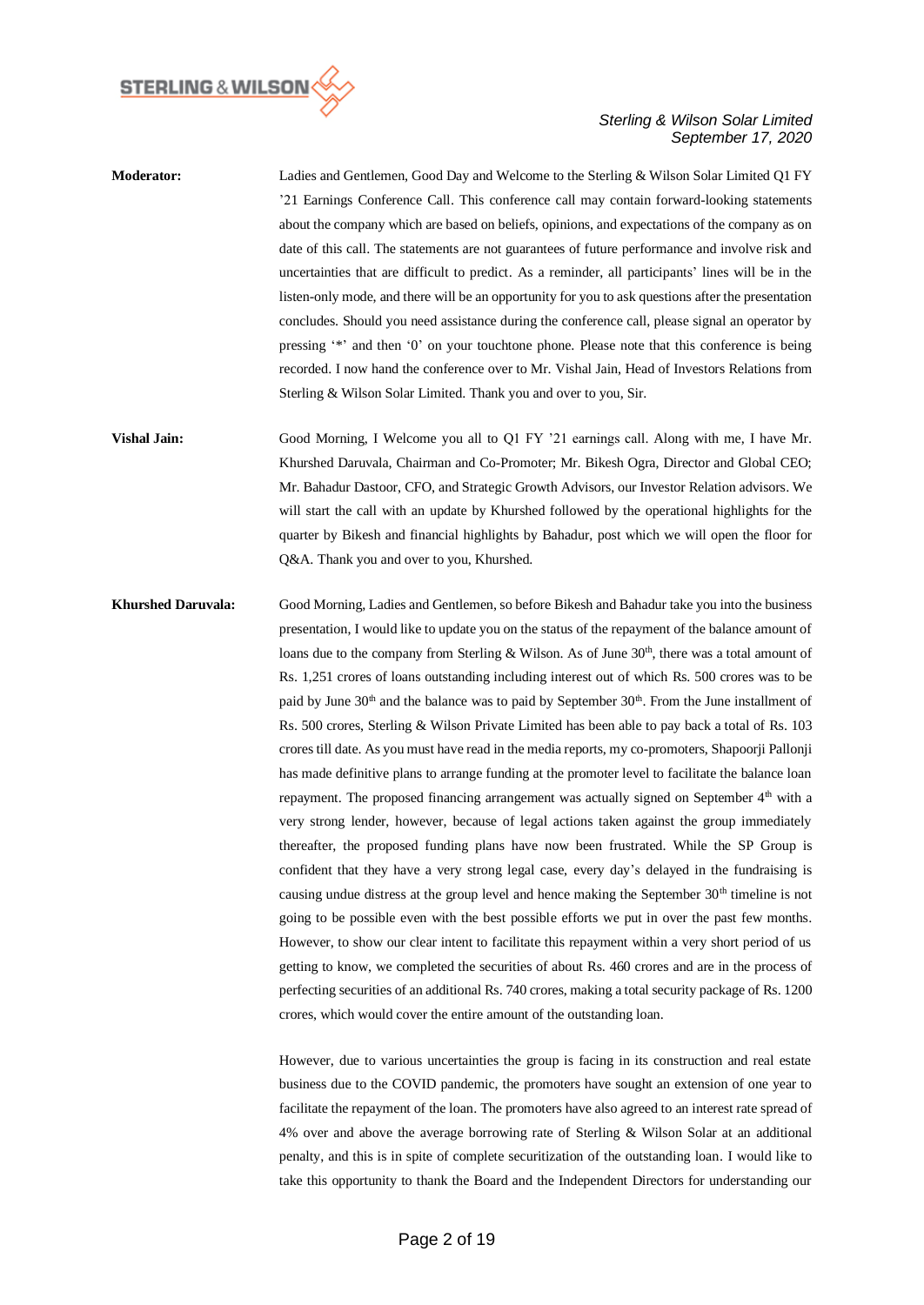

difficulties and the circumstances and having agreed to this partial extension. While the timelines of one year is agreed, we will make all possible efforts to facilitate the payment at the earliest possible. I would now like to hand it over to Bikesh for the business presentation and I am happy to take questions at the end of the session. Thank you.

**Bikesh Ogra:** Thanks Khurshed and a very warm Welcome to all the participants on this call. I wish you all a very healthy and safe times in these tough and challenging environment, so I would like to give you an update on the impact of COVID to start off with on our operations and the business, besides I will also add some color on our market reach and the order book position.

> So our project execution pace was definitely impacted due to the COVID-19 in Q1 of this year as execution activities at the project sites were stopped due to worldwide disruptions, due to lockdowns imposed. The construction activities have recently commenced at majority of these projects and we are now operating at efficiencies of around 80% to 85%, which would be gradually ramped up to 100% in due course. Having said that, our most important objective and priority in the current situation is the safety and well-being of our employees, vendors, partners, and all stakeholders in the value chain. We have, therefore, taken at most safety measures which are in strict compliance and within the guidelines laid by the respective countries in order to mitigate the impact.

> As you must be all aware about the ongoing geopolitical tensions surrounding the Sino-Indian relations, we have not faced any major supply chain disruptions owing to these escalations neither do we anticipate any hurdles going forward. Additionally, as a hedge and a de-risking strategy, we have already developed alternate countries for equipment procurement, which will reduce our dependence on any single country going forward as well. Over the past two to three years, we have been trying to make inroads into newer markets like Australia, United States, and South America. Our go-to market strategies have now started seeing very positive traction in terms of significant order inflows coming in from these geographies. These developments spell a very promising trajectory for the company especially at a time when the Middle East market has been experiencing intense competitive pressure on the margins. In these newer markets, which we recently won the projects like Australia and US, the profile of the margins are far better in comparison to the Middle East market. Also, in past couple of years, the European market has seen substantial growth and offers immense potential for us as well, so we are considerably reinforcing our management teams in Spain, which will help us cater to this promising market.

> Now moving onto our market region order book position, in spite of these challenging times, we have been able to secure orders and strengthen our order book position. In Quarter-1 of this year, we have got significant breakthrough in securing our largest orders in markets like Australia and the US. We signed an EPC contract of approximately Rs. 2,600 crores as well as an operation and maintenance contract of approximately Rs. 400 crores in the Australian market. Also, we signed an EPC contract approximately Rs. 747 crores in the first quarter of this year. Amidst the lockdown in India during June quarter, we were able to sign two projects with leading global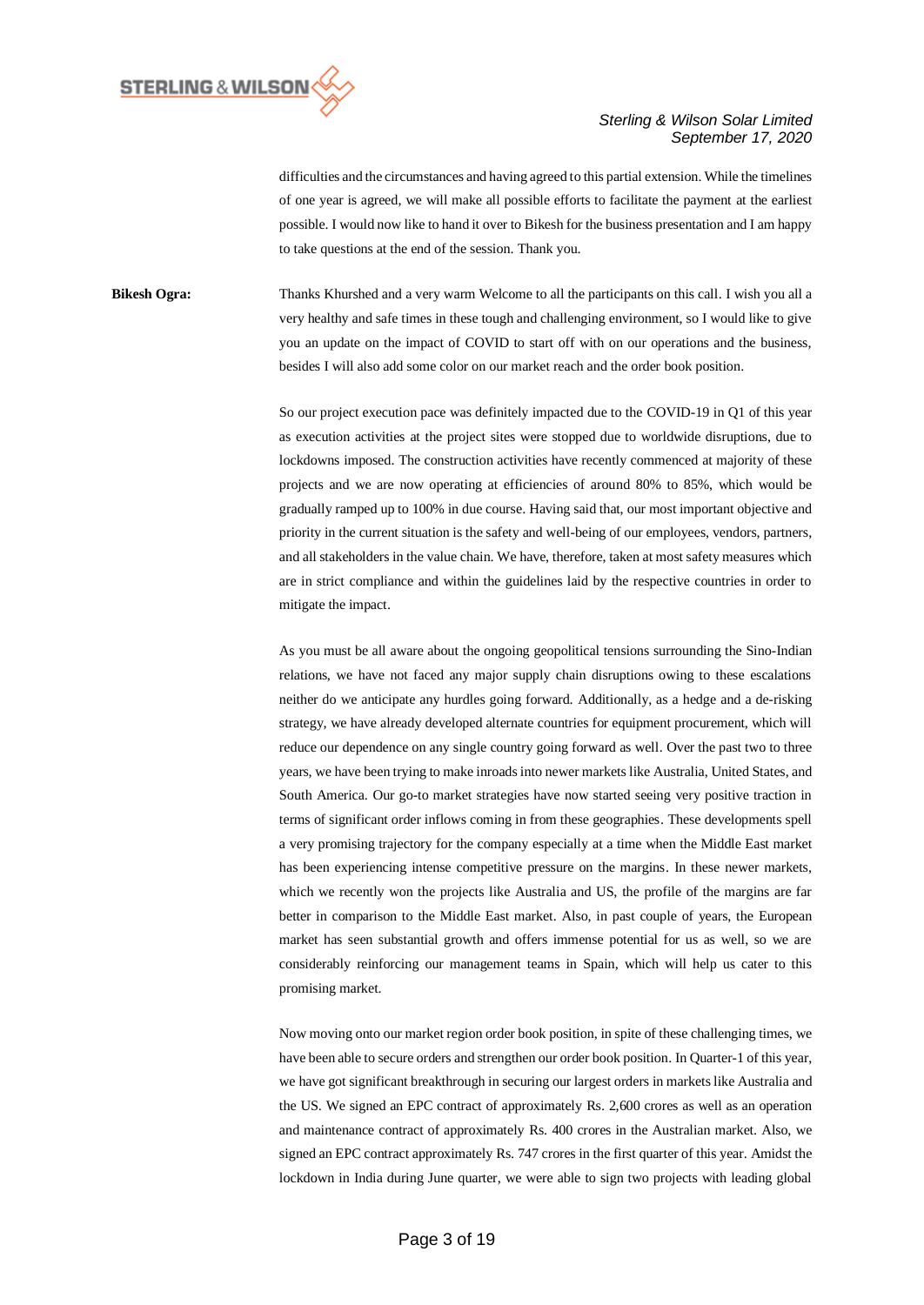

IPPs in India adding up to a value of Rs.  $680$  crores. Post June  $30<sup>th</sup>$ , we signed orders worth Rs. 1600 crores in Australia for construction of two large-scale solar projects, which aggregates to an installed capacity of around 300 Megawatts. Additionally, I am also very happy to announce that during this week itself, we have also signed an order in Chile worth around about Rs. 460 crores. Therefore, to summarize our order inflow for the first quarter of this financial year has been around Rs. 3,633 crores and we have received orders worth Rs. 2,064 crores post June  $30<sup>th</sup>$ till date, resulting in a total order inflow of Rs. 5,696 crores compared to a mere Rs. 828 crore order book which was booked during the same period last year. All of these projects that have been booked in this quarter have a timeline of completion around 14 to 18 months from the time we sign the contract to its commercial operation date. With this order inflow of around 1.4 Gigawatts year-to-date, our portfolio size has reached a very impressive 10.5 Gigawatts plus scale.

In terms of the geographical spread of the UOV as on September 15, 2020, Australia constitutes around 50%, America is around 22%, India is 13%, Africa 7%, and the balance 6% is from the MENA and European region. I would also like to share that during this quarter, we have reached a major landmark of being the first Indian company to commission a solar PV project in Oman for 125 Megawatts which is the biggest single unit solar power in the region to use bifacial modules.

Our operation and maintenance business continues to see a very strong traction as well. As of June 30, 2020, our contracted O&M portfolio is around 7.8 Gigawatts, which comprises around 47% of third-party operations and maintenance portfolio. It is a very high margin business with EBIT margin upward of 30%. We plan to keep growing this business with a focus on third-party operation and maintenance contracts in newer geographies by leveraging our relationships with our customers.

Lastly, I would like to highlight the fact that there might be a slight deferment on timelines owing to the current testing times on this pandemic. There has been absolutely no change in the commitment by the global IPPs, developers, lenders, etc. towards investment in the renewable energy project and specifically in the solar PV power projects. Solar PV is becoming increasingly attractive as the levelized cost of electricity in comparison not only with the other fossil fuels, but also with other renewable sources of energy is becoming very, very competitive. The outlook for solar power PV market is increasingly looking robust and is likely to witness compounded annual growth rate of around 15% to 20% for the next five years. We are, therefore, very well poised to follow this growth trajectory. With our track record, our market reach, and an established pedigree in this business complimented by strong relationship with global IPPs, developers, and lenders, there is a considerable scope to outgrow this market. Thank you very much and with this I will ask Bahadur, our CFO, to take you through the consolidated financial highlights. Over to you, Bahadur.

**Bahadur Dastoor:** Thank you, Bikesh, and Good Morning friends. I will take you through the consolidated financials for the quarter ended June 30, 2020. Before we run through the financials, I would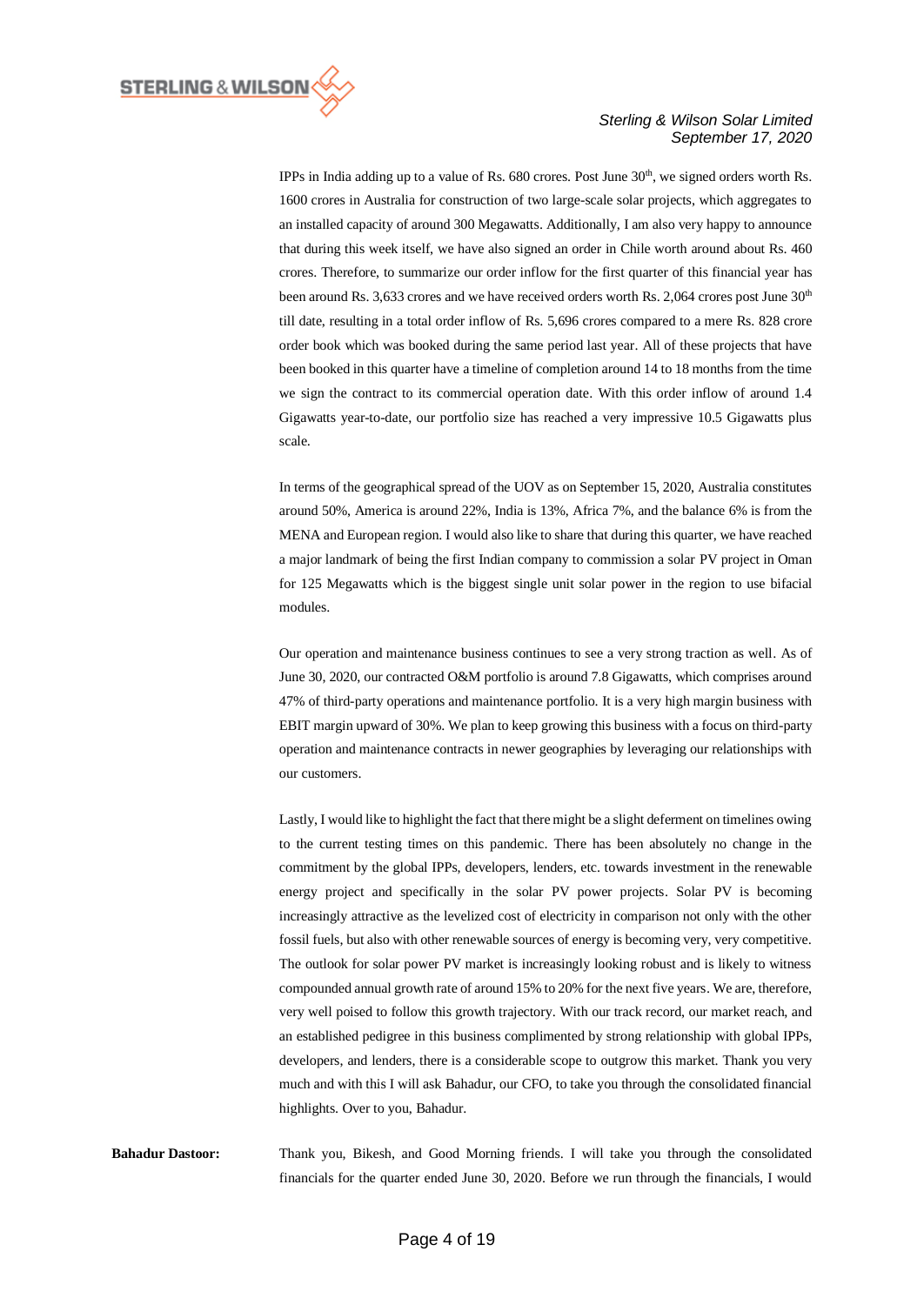

like to reiterate that being an EPC company, the revenue, order flows, and gross margins could be lumpy due to geographical mix and stage of execution of the project in any particular quarter and hence comparison on corresponding previous period will not be a true reflection of the performance for a quarter and the performance for a quarter may not be represented for a fullyear. Revenue for Quarter-1 FY '21 has been Rs. 1,068 crores as compared to Rs. 1,245 crores in Quarter-1 FY '20. The revenue was lower on account of higher revenue in the previous corresponding period on completion of projects in the MENA and Southeast Asia region, which were high margin coupled with COVID-19 pandemic having an impact on our domestic operations. The region wise revenue breakup of Quarter-1 FY '21 is as follows; Australia contributed 72% of revenue followed by the Americas at 20% and the balance 8% from India. As mentioned by Bikesh earlier, the operation in certain parts of the world like Kenya, Jordan, and India were suspended due to lockdown, which are slowly getting normalized. Also as mentioned by Bikesh, our O&M revenue has increased by 77% to Rs. 63 crores in Quarter-1 FY '21 compared to Rs. 36 crores in Quarter-1 FY '20. O&M now constitutes 5.9% of revenue in Q1 FY '21 compared to 2.88% in Q1 FY '20.

Overall gross margins were at 10.7% in the current quarter compared to 14.7% in the corresponding previous quarter as I mentioned due to high margin projects being undertaken in the previous first quarter. We expect the gross margins for the year FY '21 to be in the range of 10% to 11%. EBITDA for the quarter stood at 18 crores and EBITDA margin at 1.7%. The EBITDA margins were lower on account of lower revenue coupled with lower gross margins and restatement of loan given to an overseas branch by about Rs. 17 crores. Overheads reduced year-on-year by Rs. 19 crores to Rs. 98 crores due to cost efficiency measures undertaken and reduction in travelling cost due to COVID-19. PAT for the quarter stood at Rs. 17 crores. The other comprehensive income, the group had taken forward contracts including cross currency hedges to hedge the exposure of currency fluctuation in respect of receivable from customers, trade payables, and letters of credit. The Australian Dollar-INR derivative contracts were taken for receivables from customers and Australian Dollar to US Dollar, and US Dollar to INR derivative contracts were taken for trade payables and letters of credit payments. The strengthening of the Australian Dollar has resulted in the other comprehensive income having a mark-to-market loss on a notional basis of about Rs. 51 crores. On utilization of forward contracts on the date of maturity, the effective portion of the cash flow hedge reserves previously now recognized in other comprehensive income would be recycled into the profit and loss account, which would be offset by increase in revenue for restatement of receivables and payables.

Now, coming to the balance sheet, I would like to again reiterate that as per the amended Articles of Association, the company cannot give loans to promoters or their affiliates post listing. The external term debt outstanding as on date is Rs. 653 crores. Since listing last year, we have repaid a total of Rs. 1,858 crores through internal accruals and money received from promoter group companies on collection of the inter-corporate deposits. The total repayment of external term debt over the next two quarters is Rs. 653 crores with Rs. 205 crores to be paid in Quarter-2 for which we are in discussion with banks and balance Rs. 448 crores payable in Quarter-3. We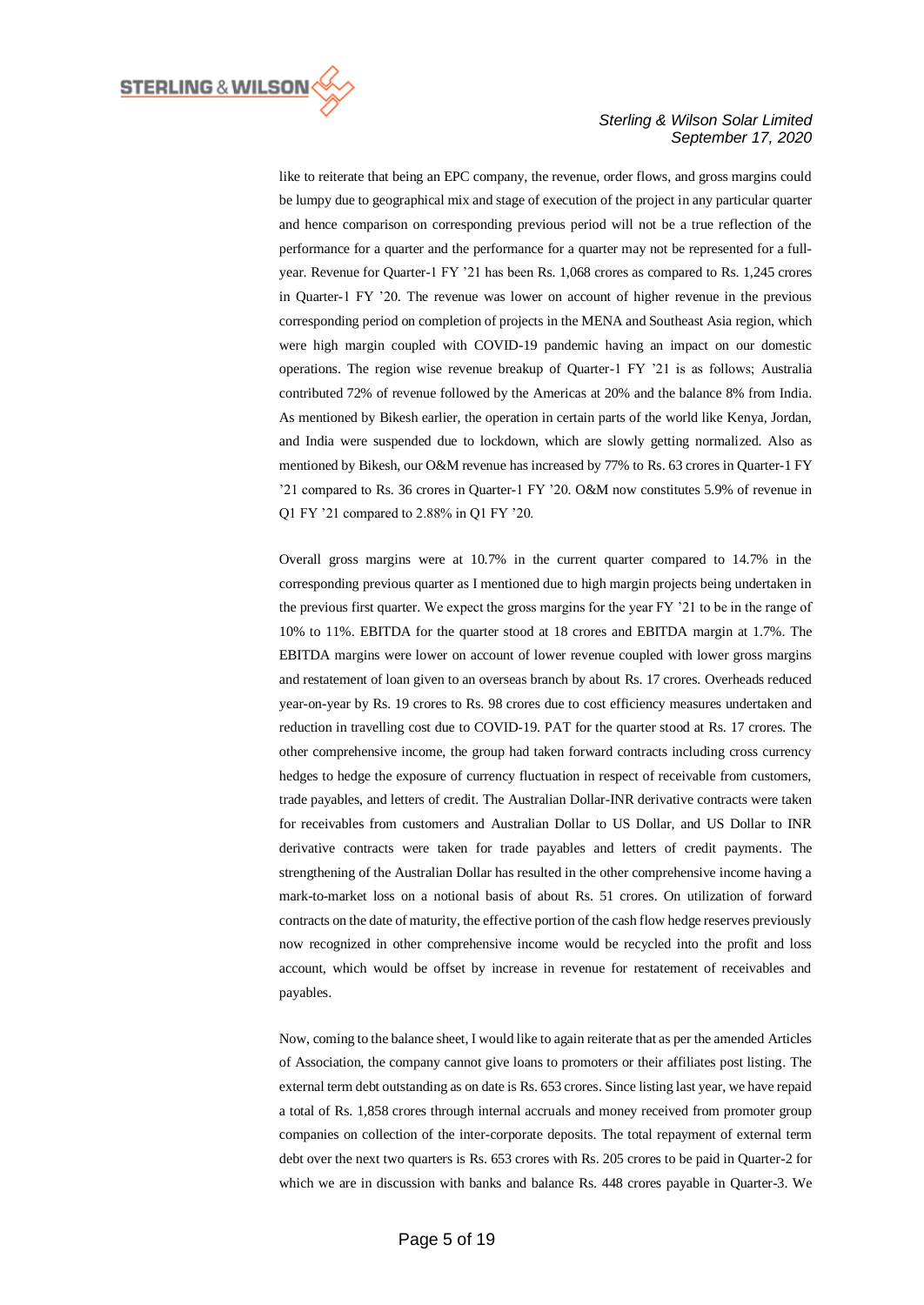

have cash and cash equivalent of approximately Rs. 184 crores and with the net worth of Rs. 1,039 crores as on June  $30<sup>th</sup>$ , our net debt to equity ratio is 0.98x. Our net working capital as on June 30<sup>th</sup> increased to Rs. 383 crores as compared to Rs. 178 crores as on March 31<sup>st</sup> primarily on account of higher unbilled receivables, net working capital days stood at 32 days as at June compared to 12 days as at March.

Receivables due for more than one year as at June '20 stood at Rs. 409 crores compared to Rs. 454 crores due for more than one year as at March '20. Receivables due for more than one year includes Rs. 72 crores net of provision for ECL pertaining to a customer against whom the company has approached the NCLT. The company has recovered Rs. 110 crores from the amounts due for more than one year in March '20. The company is confident of recovering most of the overdue balances in the current financial year.

The total inter-corporate deposits, loans stand at Rs. 1,148 crores as at date including interest accrued up to June, which as mentioned by the promoters will now be paid in tranches over a period of one year. With this, we can now open the floor to questions and answers.

**Moderator:** Thank you very much. We will now begin the question and answer session. The first question is from the line of Avinash from Aditya Birla Capital. Please go ahead.

- **Avinash:** Good Morning to all, couple of questions to start with, the first question is with respect to the repayment agreed by the Board of Directors, so my first question to Mr. Daruvala, is there any schedule for repayment or we are saying that the outer date is September 21 that is first, and from the Management team additional 400 bps means what in the current context, just give us a sense in an absolute number what is in the current scheme of things that interest will accrue at what percentage?
- **Khurshed Daruvala:** On the repayment schedule, while we have asked for one year, obviously we will want to pay much earlier than that in tranches. Now, because this entire issue is actually just one week old and so we are working out an interim plan, discussions etc. and then we will be informing the Board of how the moneys will flow over what period of time, so that is our internal plan too because also having a 14%, as of right now I think the average borrowing cost must be a little over 10% or about 11%, so adding about 4% onto that it comes to about 15%, so I think it is in everybody's interest within Sterling & Wilson also and at the promoter level to pay it as fast as possible.
- Avinash: Okay, so what I understand is in due course of time whenever there is visibility, the promoters will provide a schedule, is this correct?
- **Khurshed Daruvala:** We will not be giving the schedule, as written committed schedule of every two months or three months or four months, but clearly there is going to be identifiable receivables where we already know because it is a huge receivable within Sterling & Wilson and other flows that we have, so there are two-three options with which this can entirely get paid out, two-three options will be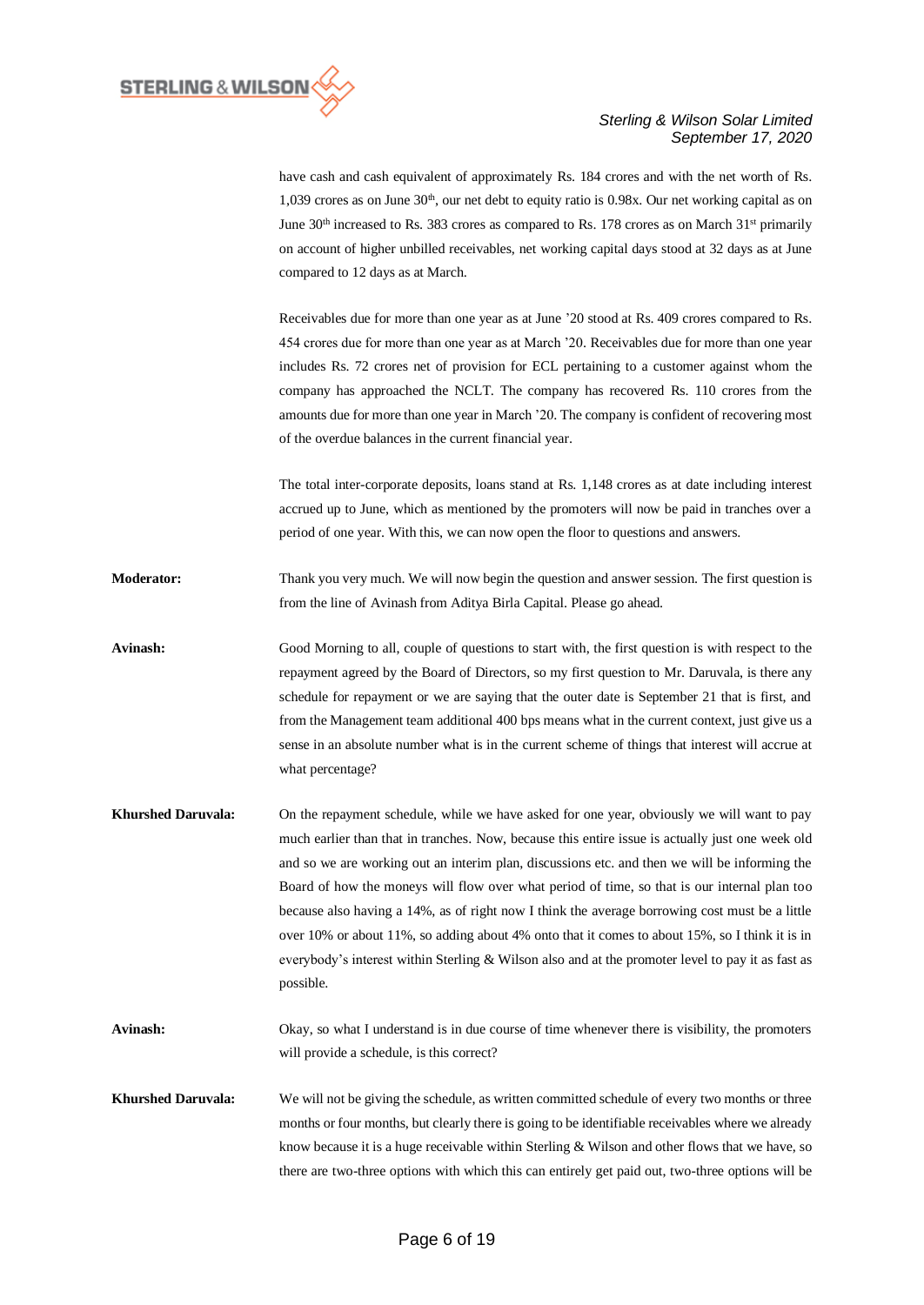

explained to the Board and we will be putting down how this money will be going. We will not be now going into let us say quarterly written commitments etc., we will be making our best efforts to pay it as soon as possible and we will be giving a complete guideline of where it will come from and how it will get paid.

**Avinash:** Thanks Mr. Daruvala, I have two more questions for the Management team, number one, Bikesh, is there any project which is stranded as of now, stranded means the project got commissioned and it has been pulled on hold by the customer during the last six months?

**Bikesh Ogra:** Avinash, Good Morning, I do not know whether you gone through the presentation that we have uploaded yesterday, the investor presentation…

**Avinash:** I have gone through the presentation, apart from LOIs which two projects you have adjusted for, I am asking any projects which got stranded after it got commissioned and during the last six months, this pandemic time, customer has said to put on hold, is there any project like that?

- **Bikesh Ogra:** Barring those two projects which are mentioned in the presentation, there has been not even a single project which has got stranded or which has been put on hold because of various reasons which includes the pandemic, so there is business as usual that is happening on all of our projects barring the two which has been mentioned as I said earlier and in the same breath I must mention there has been a deferment of timelines in terms of two to three months of deferment on the timelines in terms of receiving the notice to proceed. Barring that, I think there has been no cancellation, no suspension of any of the projects that we are currently executing.
- **Khurshed Daruvala:** Sorry Avinash, Khurshed here again, there is one point I forgot to mention to you that what we have discussed at the Board level is that there is a large receivable in Sterling & Wilson which we plan to escrow to the solar company, so while security is one side, I think the ability to pay and how that will flow through, so there is a large escrow receivable which is coming through, which will be documentation along the company to make sure that whatever receivable comes from that side will get escrowed into the solar company.

**Avinash:** That is helpful, Mr. Bahadur is the gross margin also impacted because of revenue recognition for this quarter?

- **Bahadur Dastoor:** Gross margin is a function of the revenue recognition, so there has been no reduction of gross margins, it is just that these projects were having an average gross margin of 10.5%-10.7% and that is why the overall gross margin remains in that range. In the corresponding previous quarter, we had got high margin projects in places like Egypt and Southeast Asia and those were on the verge of completion which is why the gross margin was at that point of time 14.7% though towards the end of the financial year, it had come down to 12.8%.
- **Avinash:** One last question, let us say tomorrow hypothetically if there is any embargo on Chinese products for Indian corporate not project specific, but any embargo on Chinese product for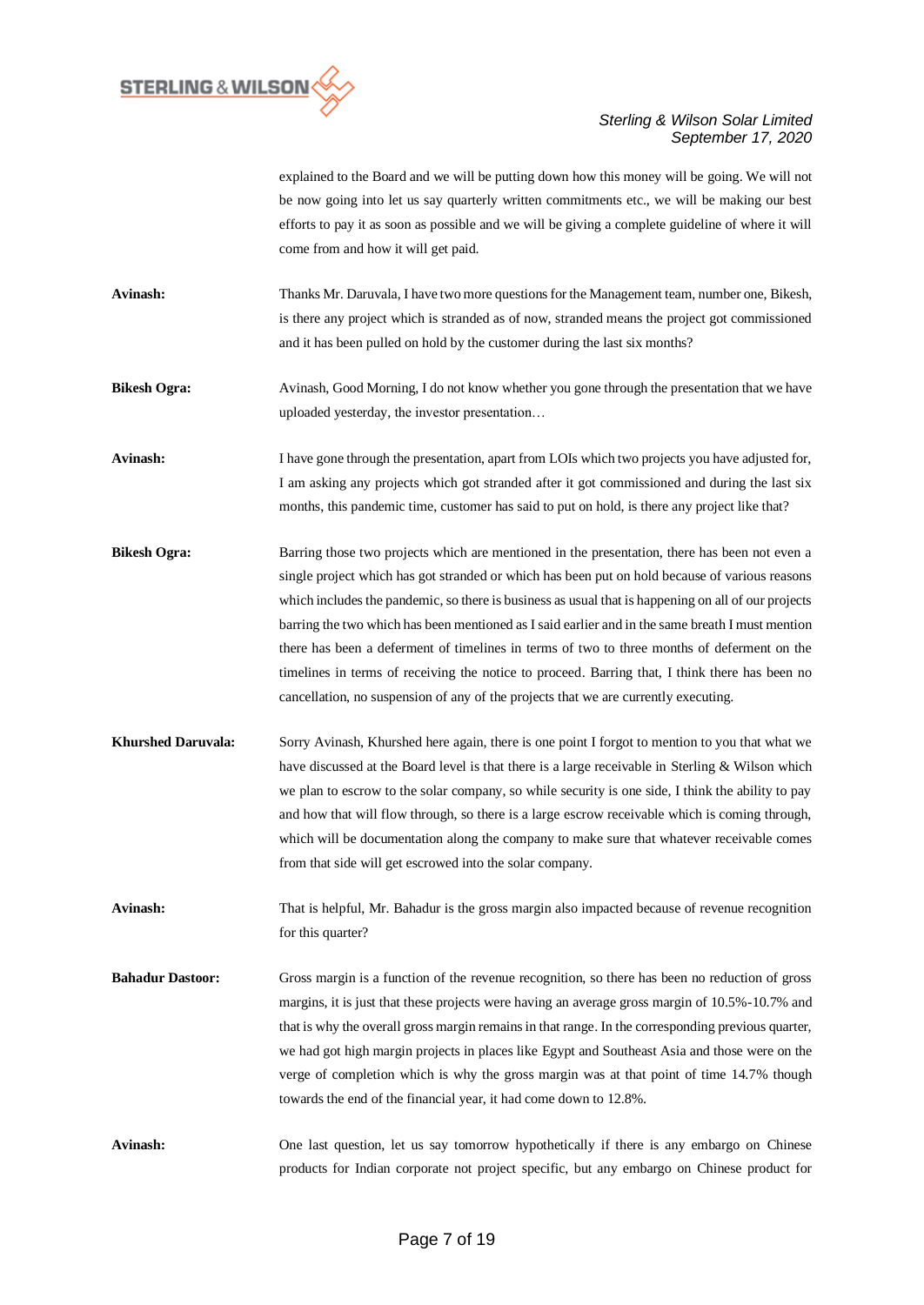

Indian companies, so are we indemnified in the contracts with our customers, let us see the projects we are working in Chile, USA, Australia, so is there any, are we indemnified there?

**Bikesh Ogra:** So Avinash, I think very clearly there is a change of law provision in the contract, which gives us a clear provision in case there is for an Indian EPC or an Indian organization from a Chinese Government there is an embargo which has been put in, so there is a change in law provision and it gives us a clear relaxation to really adopt that change in law and seek an alternation or provision which will help us to alter the contract to suit requirements there, so effectively we are not really affected by any escalations or tensions that are there currently ongoing and besides of that if you take countries like India, we have primarily working on a balance of plant, so the modules which are the primary source coming in from China, we are not really dependent on those factors in Indian scenario as well as in the US scenario. Whilst, we are talking about modules as a balance of plant factor in India, and US, in other countries what we have mostly seen that although we do take a turnkey job at the margin of the module are also part of our turnkey provision, the modules mostly are getting discussed by the respective IPP and the developer with the module guys directly and it gets passed on to us at a nominated margins , so effectively our reliance on China is very, very minimalistic considering the business model that we adopt in India, US, and most of the other countries.

- **Avinash:** My only question was if tomorrow we have to source the module from an alternate destination in Europe, increased 10%-15% cost because leave China and USA, other parts of the world where we are doing the turnkey projects, it will not come on us that is what I want to understand?
- **Bikesh Ogra:** Absolutely, it is definitely not on us, it is on the client because he negotiates the price. He then gives us the price and then we load our margins as the turnkey package and if there is an upside or downside movement on the modules, it is all to the customer's account.
- **Moderator:** Thank you. The next question is from the line of Mayur Gathani from Ohm Portfolio. Please go ahead.
- **Mayur Gathani:** Thank you for the opportunity, what was the interest rate the promoters will be paying for the balance ICDs over the next one year time?
- **Bahadur Dastoor:** The promoters will be paying in India, so what we have said is the interest rate spread is 4% over the average borrowing rate of the respective entities, so in India the borrowing rate is about 11%, so approximately it would be 15% which will be paid in the India loan. As far as the overseas loan is concerned, the average borrowing rate there is about 7%, so there it would be effectively 11%.
- **Mayur Gathani:** Can you break up the amount how much is in India and how much is overseas in that Rs. 1,148 crores?
- **Bahadur Dastoor:** Approximately Rs. 600 odd crores would be overseas and Rs. 500 odd crores would be in India.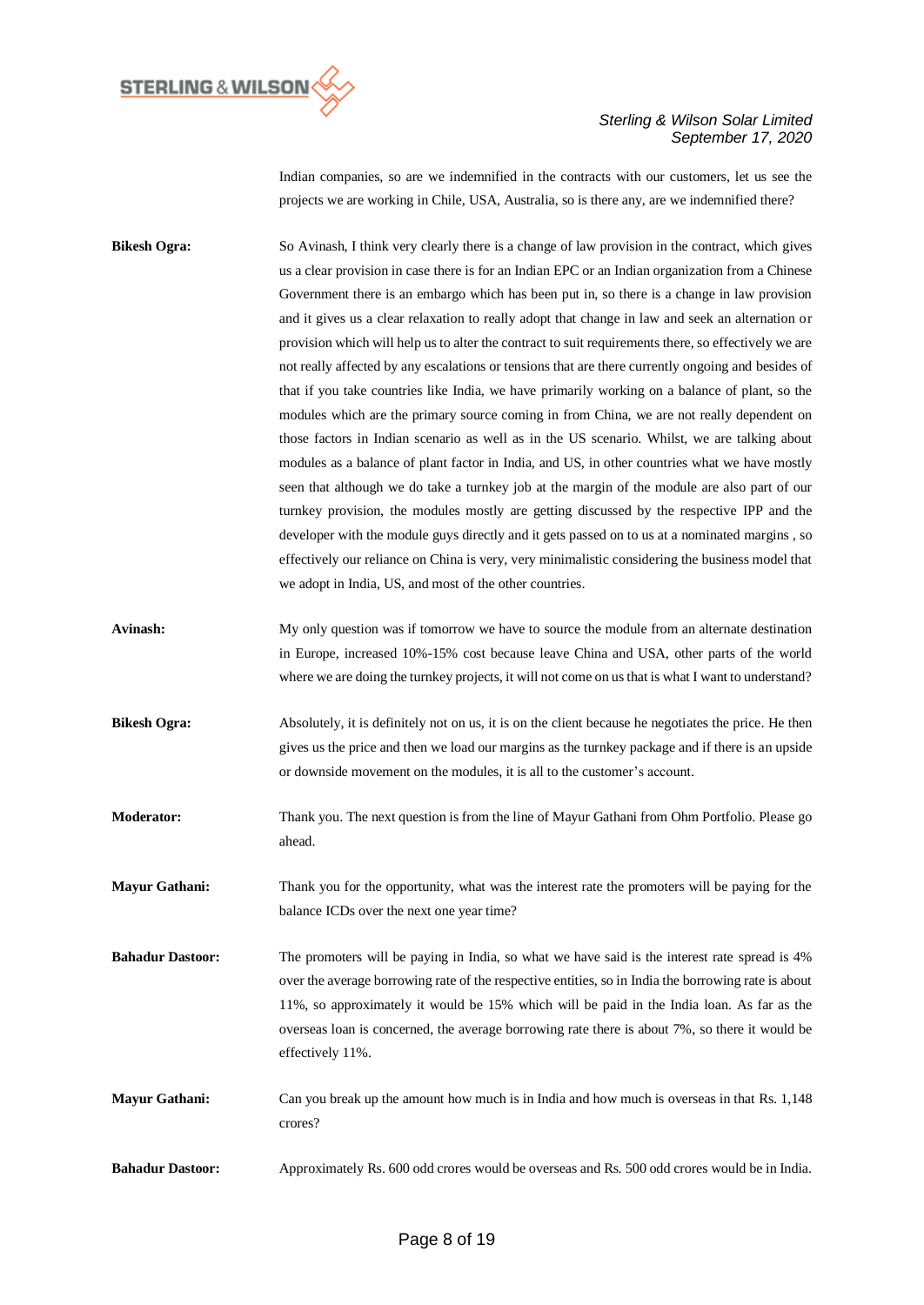

**Mayur Gathani:** Out of the Rs. 409 crores receivables that are due for more than one year, are there anything that is due from the promoter side, I mean promoter group company something of that kind?

**Bahadur Dastoor:** There is one amount which is on an international project for which the promoter company has also not received it, but that figure is about Rs. 17 crores only, so there is a back-to-back order from a customer to the promoter company and promoter company to us as the customer has not paid the promoter company therefore that is also outstanding, but in our books it shows up as promoter company.

**Mayur Gathani:** These receivables that are due for more than a year, are these projects completed or they are stranded mid way or why this payment kind of stuck, can you give us a brief on that?

- **Bahadur Dastoor:** Yeah, so some of the projects are for change in the nomination from onshore to offshore, so there is a contract amendment process, which is happening, so that is for a value of about Rs. 36 crores. There is an amount which is from a customer in Africa, which is expected to be collected by end of November, that amount is today at about Rs. 24 crores. The project is complete. There are discussions going on and certain punch points which have to be done. There is an amount which is due in Argentina that is about Rs. 101 crores, it was earlier a Rs. 133 crores, discussions are currently in progress between the owner, lender, and Sterling & Wilson. Sterling & Wilson has made provisions for the best estimates for the liquidated damages as well, so that Rs. 101 crores is the major one, which is under discussion. Along with that, we have the ILFS which is Rs. 92 crores, which is under NCLT for which the company has already made an ECL provision of about Rs. 22 crores, those were the major parties.
- **Mayur Gathani:** On the term debt of around Rs. 653 crores, do we see this increasing or we are very clear that over the next nine months' time, this will practically become zero because the repayment schedule is over next six months?
- **Bahadur Dastoor:** While the repayment schedule today is for the next six months, we are in touch with our bankers who have always been supportive of us even in the last one year to work out ways of short term rollovers to make it match with what is coming in from the promoters and/or whatever are the receivables from our projects which can be used to make payments of this, so if you were to just see on an overall basis when we started out the IPO last year, the term debt was almost Rs. 2,500 crores, so while the promoters have brought in about Rs. 1,600 crores, company has also used its own internal accruals of about Rs. 250 crores for causing a reduction, so it is a combination of both and our bankers have always been supportive. We are hopeful the support will continue even in the near future, but without promoter infusion, it will not go down to zero.

**Mayur Gathani:** Okay, but is there a possibility because of working capital cycle increasing that we may have to increase this?

**Bahadur Dastoor:** No, so this when we are talking about, we are talking of the term debt. When there is working, there is always working capital borrowings which does not have a timeline affiliated to it which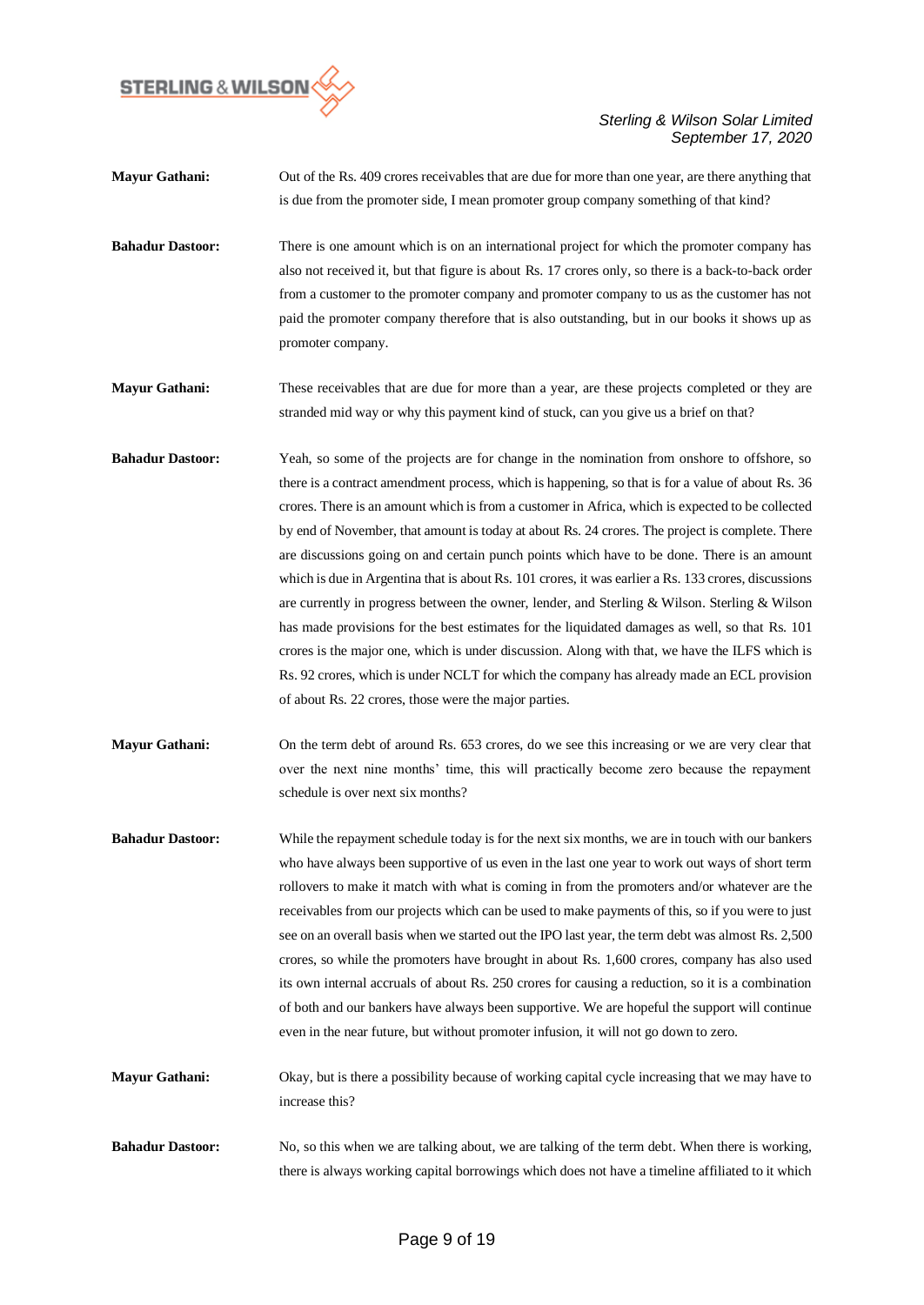

is represented by cash credits or working capital demand loans or buyer's credits, so those are dependent on the working capital. If the working capital goes up or down, those balances come down, Rs. 653 crores is the term debt against which there was a promoter loan, so that is the number that I was talking about.

**Mayur Gathani:** My bad, sorry I got that, and that the net working capital is approximately Rs. 383 crores as we speak or in June end?

**Bahadur Dastoor:** Yes.

**Mayur Gathani:** Okay, as you said the newer projects that have come in are at a higher margin, so I would see some incremental gross margins coming in from a 10%-11% base?

**Bikesh Ogra:** Mayur, Good Morning, so what is happening is we have been always guiding for band of the margins that will come in terms of the aggregation of various geographies and we have always maintained that we will be within a band of 10% to 11%, and we like to retain the same band going forward also in terms of the gross margin that will get accrued.

- **Mayur Gathani:** Generally any guidance that you will be able to provide on the EBITDA in the range of 5.5% last year and then was 7% last '19, so what should be, if we do not see a gross margin improvement then are the cost efficiency is going to help us improve our EBITDA or this is a stable range for this company?
- **Bikesh Ogra:** What is happening is there has been a very massive exercise that we have launched in terms of restructuring the costs over the last five to six months and we would see some operating leverages coming in and in terms of the guidance, obviously we are still evaluating the situation as it is panning out in various geographies, I think it would be taking some amount of time for us to really evaluate the actual guidance numbers, but we surely are very confident that in terms of our revenue, we would be going and surpassing our last year revenue by low double-digit number.

**Mayur Gathani:** Sorry, can you repeat that.

**Bikesh Ogra:** We would be surpassing our last year revenue by a low double-digit number for sure and it is all dependent on how things pan out. Right now, like the situation is normalizing and we hope that it stays normalized and we are able to be at 100% efficiency on all of the project sites and there is no further lockdown that get imposed in any of the country that we are operating in.

**Mayur Gathani:** On the term debt and working capital, what is the interest outgo, interest rate?

**Khurshed Daruvala:** It is as I explained in India it is at an average of 11%, in Middle East which is our other source of borrowing, it is in the region of 7%, this is our weighted average cost of borrowing in these two economies where we have the greatest amount of borrowing. Accordingly, when we will be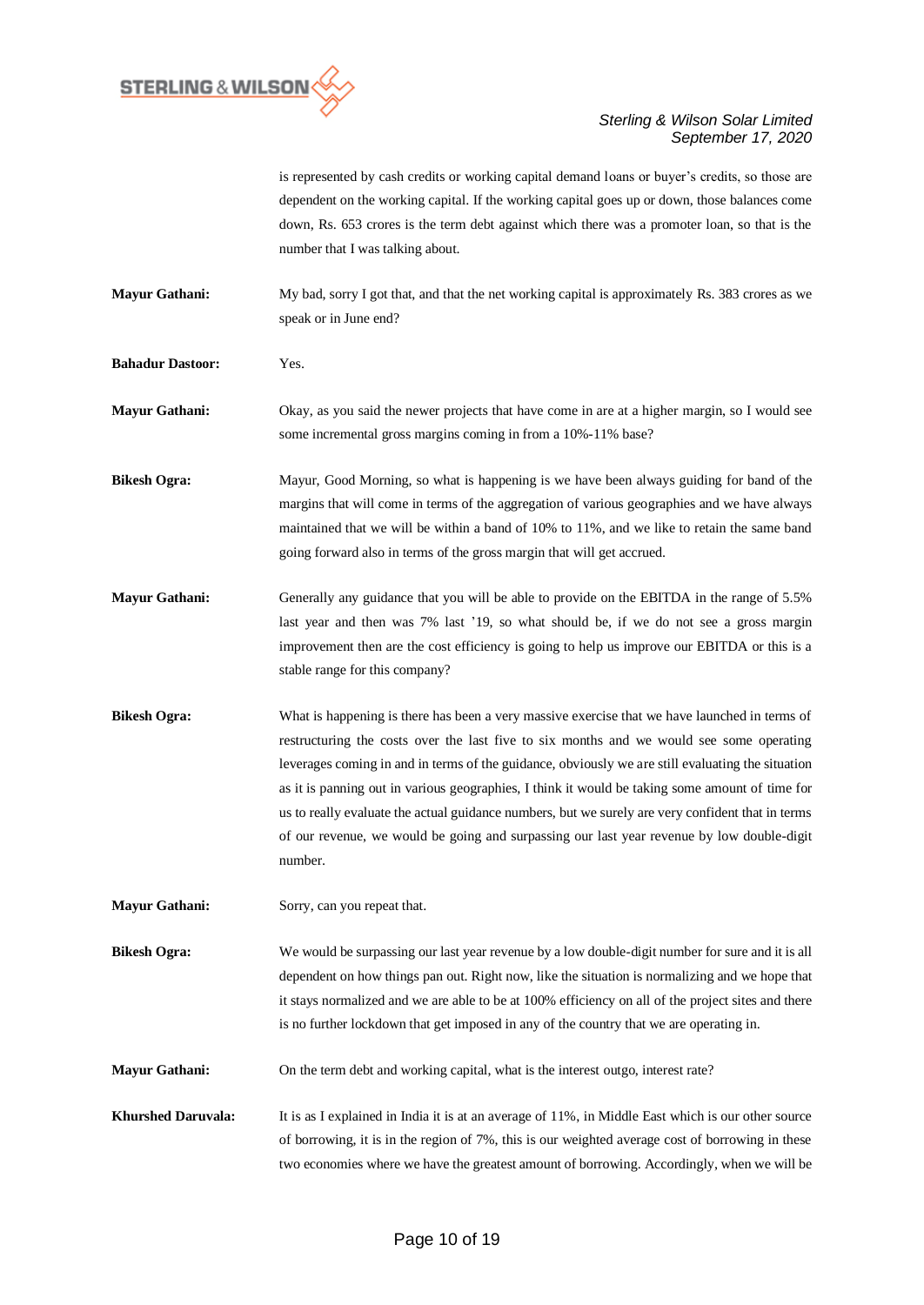

charging interest on the inter-corporate deposits, in India it would be as of now 15% and in the Middle East it would be 11%, which gives an effective 4% spread, so in case our borrowing rate goes up, obviously it would be again charged back to the group company. Also, the group company will now be, they have committed that they will now be servicing the interest on a quarterly basis.

**Moderator:** Thank you. The next question is from the line of Chetan Shah from Jeet Capital. Please go ahead.

- **Chetan Shah:** Good Morning Sir, two quick questions, if I see our geographical mix of order outstanding what it is today versus what it was two years back and also the mix of the revenue in terms of the services, OMC revenue versus the pure EPC contracts revenue, which is also taking and our size of OMC revenue keeps increasing, so if one wants to increase the gross margin outlook, three years of that like what we did in last financial year about 14%-15%, so how do we see this margin getting changed in overtime because our understanding that the Middle East region or a MENA region margin is little lower than what we normally make in Australia and in USA markets, so if you can give us some sense on that, that will be very helpful please?
- **Bikesh Ogra:** I would like to reiterate what I said earlier in the call that we have always been guiding that we would be targeting an aggregate in margins between 10% to 11% and that being said, I think what you also mentioned is in the Middle East market, the margins have been extremely very tight, very competitive, and it has become all the more tighter and competitive with the influx of lot of Chinese EPCs, therefore, our focus has always now been to really get into the markets which are offering us higher margin profile, which is the markets like the Australia market, the South American markets, and the US markets, so if you ask me a question in terms of how do we forecast the margin profiles to be three years or five years down the line, we will always want to project it to be in the same band, that being said, I think it is always very understanding, very advisable to note that we would be definitely going forward wanting to get in operating leverages, which will help us really bring up our EBIT margins from what we are currently at. The margins that we are working on the gross levels would be 10% to 11%. In terms of the operation and maintenance margins, we right now are operating at 30% to 35% levels, we would broaden our base and broaden our network in terms of getting in more third-party operations and maintenance in addition to the captive operation maintenance business that we are having, we would definitely see an upside on the margins on the operation and maintenance business.
- **Chetan Shah:** Sir, one more question in terms of our geographical concentration, historically we saw what happened in MENA region which was almost close to 50% of our total order backlog and now Australia is again a very sizeable part of our order backlog, as an organization, as a broad strategy what is the comfort level of a geographical concentration which we would like to maintain and so that any kind of adverse situation happens does not make any business level impact to our in terms of the financial and also in terms of the execution of the orders, so any thought on that, that will be very helpful, Sir?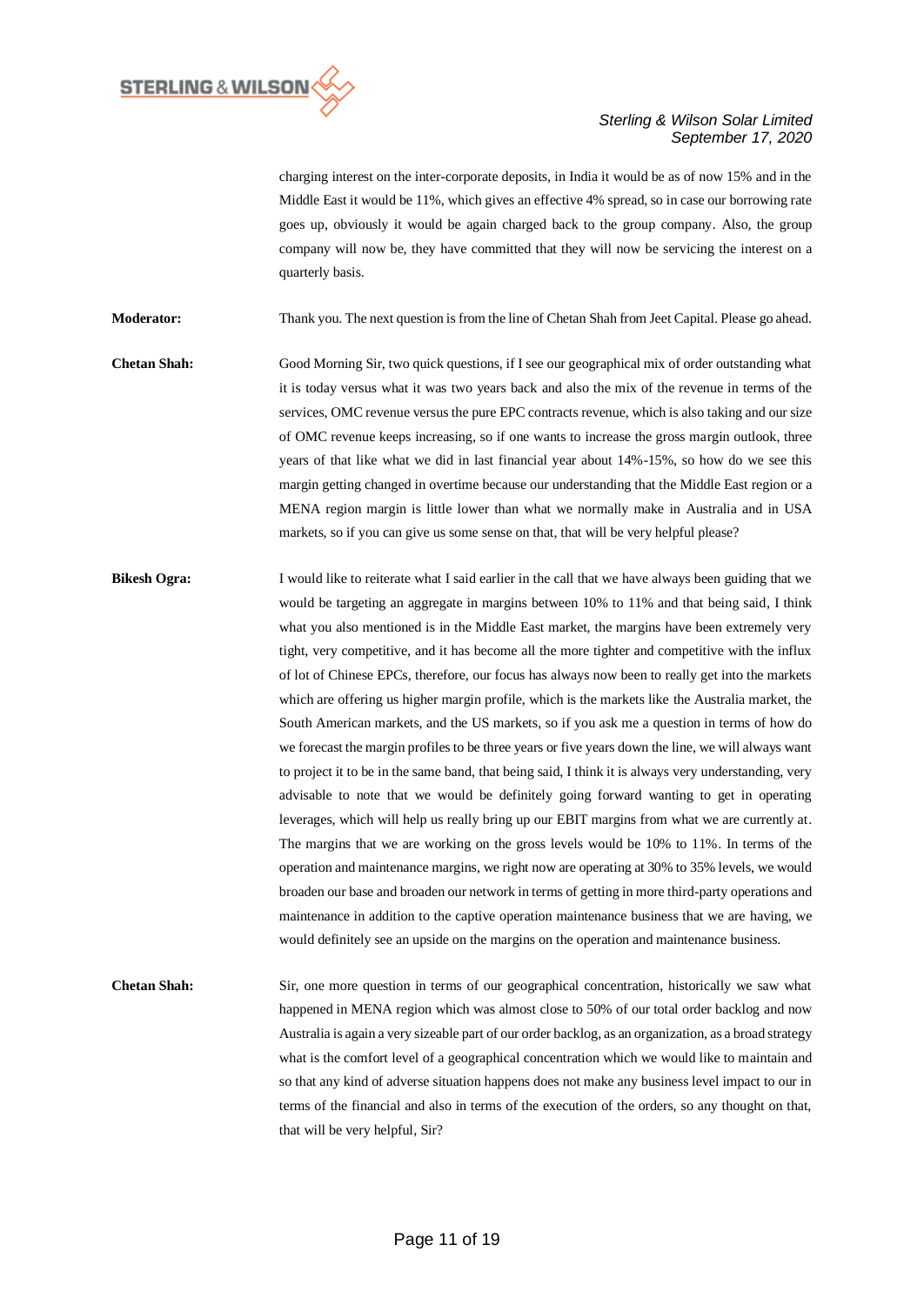

| <b>Bikesh Ogra:</b>     | I think it is a very apt question and a very valid one, what is happening is I think Middle East<br>like you rightly said was highly concentrated order mix for us in the past and from there we took<br>a cue and we started expanding in geographies like US, Australia, and South America. Now,<br>what has been happening is from being at 40% to 45% revenue mix coming in from a single<br>territory, it is always very, very highly risky for us in terms of the concentration. Now, what is<br>happening is we have expanded like I said into US, Australian, and the South American markets,<br>which will give us an hedge against the concentration and if you take our revenue mix this year,<br>I think it will be a very judicious mix which will come in from Australia, US, South America,<br>and going forward like what we have mentioned in our presentation also Europe has also started<br>picking up quite positively in terms of the Megawatts that is offering, so that will also fall in our<br>pie, and therefore, when you take an aggregated pie going forward, it would be a judicious mix<br>of concentration which would mean US, Australia, India, South America, and Europe, so<br>therefore it would definitely give us a very good mix of projects which will not leave us with<br>any concentration risk. |
|-------------------------|-----------------------------------------------------------------------------------------------------------------------------------------------------------------------------------------------------------------------------------------------------------------------------------------------------------------------------------------------------------------------------------------------------------------------------------------------------------------------------------------------------------------------------------------------------------------------------------------------------------------------------------------------------------------------------------------------------------------------------------------------------------------------------------------------------------------------------------------------------------------------------------------------------------------------------------------------------------------------------------------------------------------------------------------------------------------------------------------------------------------------------------------------------------------------------------------------------------------------------------------------------------------------------------------------------------------------------------------------|
| <b>Bahadur Dastoor:</b> | To what Bikesh has said the 40% to 45% was almost from a single customer, Australia we have<br>about four to five customers, so while it may be there from a region, there is no customer<br>concentration as such.                                                                                                                                                                                                                                                                                                                                                                                                                                                                                                                                                                                                                                                                                                                                                                                                                                                                                                                                                                                                                                                                                                                           |
| <b>Chetan Shah:</b>     | Thank you for clarifying that, that was very interesting point. Sir, just one last question from my<br>side, this is on a PV module situation, so Sir if you can just give us some sense due to COVID<br>and too much of thing which is happening in China, what is the current situation on that side and<br>how it actually has been spanning out, I know some part of that actually our customer sources<br>for us and it is not something which is one of our key important botheration, but just to get a<br>sense on the market, if you can give us some idea on that, that will be very helpful?                                                                                                                                                                                                                                                                                                                                                                                                                                                                                                                                                                                                                                                                                                                                       |
| <b>Bikesh Ogra:</b>     | Like I mentioned we are very less reliant on the PV modules coming in as I explained for the<br>reasons that I mentioned earlier, but just to give you a broader sense of how the PV modules<br>industry is shaping us, the China has got an immense and a massive production capability, like<br>last year we had around 140 Gigawatts of installed capacity. China in itself has much, much<br>more than that in terms of the production capabilities that they have, so in terms of having a<br>challenge or a concern on the availability of modules, we never see that coming in from China<br>or any other country because it is right now oversupplied that is there in the market, so effectively<br>for us like what I mentioned earlier, we are not really reliant on the PV modules and China as<br>such because the business model that we adopt, but as an industry it is very, very safely hedged<br>because of the overproduction capabilities that lots of manufacturers have developed over the<br>past few years.                                                                                                                                                                                                                                                                                                           |
| <b>Chetan Shah:</b>     | Thank you so much and wish you all the best for the future.                                                                                                                                                                                                                                                                                                                                                                                                                                                                                                                                                                                                                                                                                                                                                                                                                                                                                                                                                                                                                                                                                                                                                                                                                                                                                   |
| <b>Bikesh Ogra:</b>     | Thank you.                                                                                                                                                                                                                                                                                                                                                                                                                                                                                                                                                                                                                                                                                                                                                                                                                                                                                                                                                                                                                                                                                                                                                                                                                                                                                                                                    |
| <b>Moderator:</b>       | Thank you. The next question is from the line of Anupam Gupta from IIFL. Please go ahead.                                                                                                                                                                                                                                                                                                                                                                                                                                                                                                                                                                                                                                                                                                                                                                                                                                                                                                                                                                                                                                                                                                                                                                                                                                                     |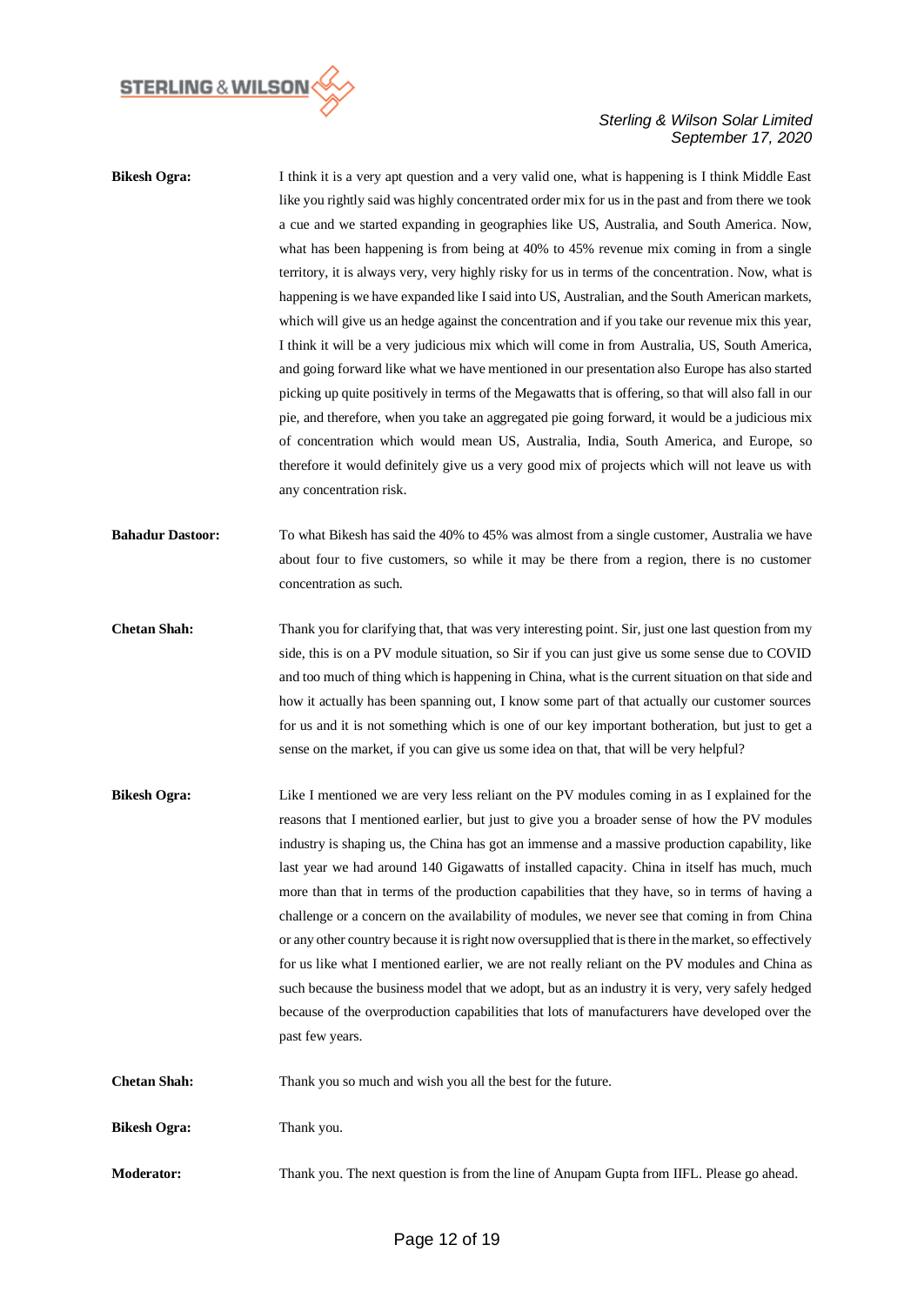

- **Anupam Gupta:** Morning Sir, so a few questions on the business, firstly if you can highlight the order inflow pipeline which you see at least for the next couple of quarters across geographies you can detail it a bit that would be helpful?
- **Bikesh Ogra:** When you talk about the forecast that we are looking at for Q3-Q4 in terms of the pipeline that we are bidding in for, I think if you talk about Q3 we would be bidding in approximately 4 Gigawatts in various geographies other than India, India would be around 2 Gigawatts, so around 6 Gigawatts, we would be bidding in the Q3 quarter and that would be spread across Australia, Europe, Middle East, North America, South America, Southeast Asia, sub-Sahara, Africa, and countries like that and India obviously and when you talk about Q4, I think we would be again in these geographies including India, we would be bidding in for around 4-4.5 odd Gigawatts, so effectively put together, we would be bidding around 8 to 9 Gigawatts in the next two quarters.
- **Anupam Gupta:** Okay, and historically you have seen close to about 20% success rate, will you look to retain that or do you see competition taking some portion of that away?
- **Bikesh Ogra:** When you talk about the historical conversion rate, we have always maintained that the conversion rate for us has been 13% to 14% and we are very, very confident although in the first two quarters, the conversion rate has been quite high, but we are very confident that we will be definitely in the band that we have been always historically been in terms of the conversion rate which is 13% to 14%.
- **Anupam Gupta:** Okay, understand, secondly on the revenue you have said low double-digit growth rate in FY '21 over FY '20, if you see your existing order book the Rs. 10,000 crore or so order book, more than 55% has come in over the last two quarters including the wins in Australia, so at this point of time are almost all the orders having the notice to proceed or you still have a few orders where notice to proceed has to come in and once all these comes in, will that support that Rs. 6,000 crores order of revenue, which we are talking about Rs. 6000+ crores?
- **Bikesh Ogra:** As I had mentioned earlier, now our order book recognition only comes in once we have the notice to proceed and a contract signed, so all of the projects that are currently being discussed in terms of Rs. 10,000 odd crores that has been mentioned have got a clear notice to proceed and we are currently in some of the projects we have already started the construction or in the advance stages of starting the construction, so therefore whatever projects that we undertake or obviously done after the financial closure is done that means the lenders, the IPP is able to raise the debt with the lenders and once the debt is raised, then only we accept the notice to proceed, so effectively all of these projects that we are currently talking about is Rs. 10,000 odd crores, have got a notice to proceed and the financial closure as well.
- **Anupam Gupta:** Okay, and in terms of gross margin when you said 10% to 11% which is basically for the existing order book of 10,000 crores, right?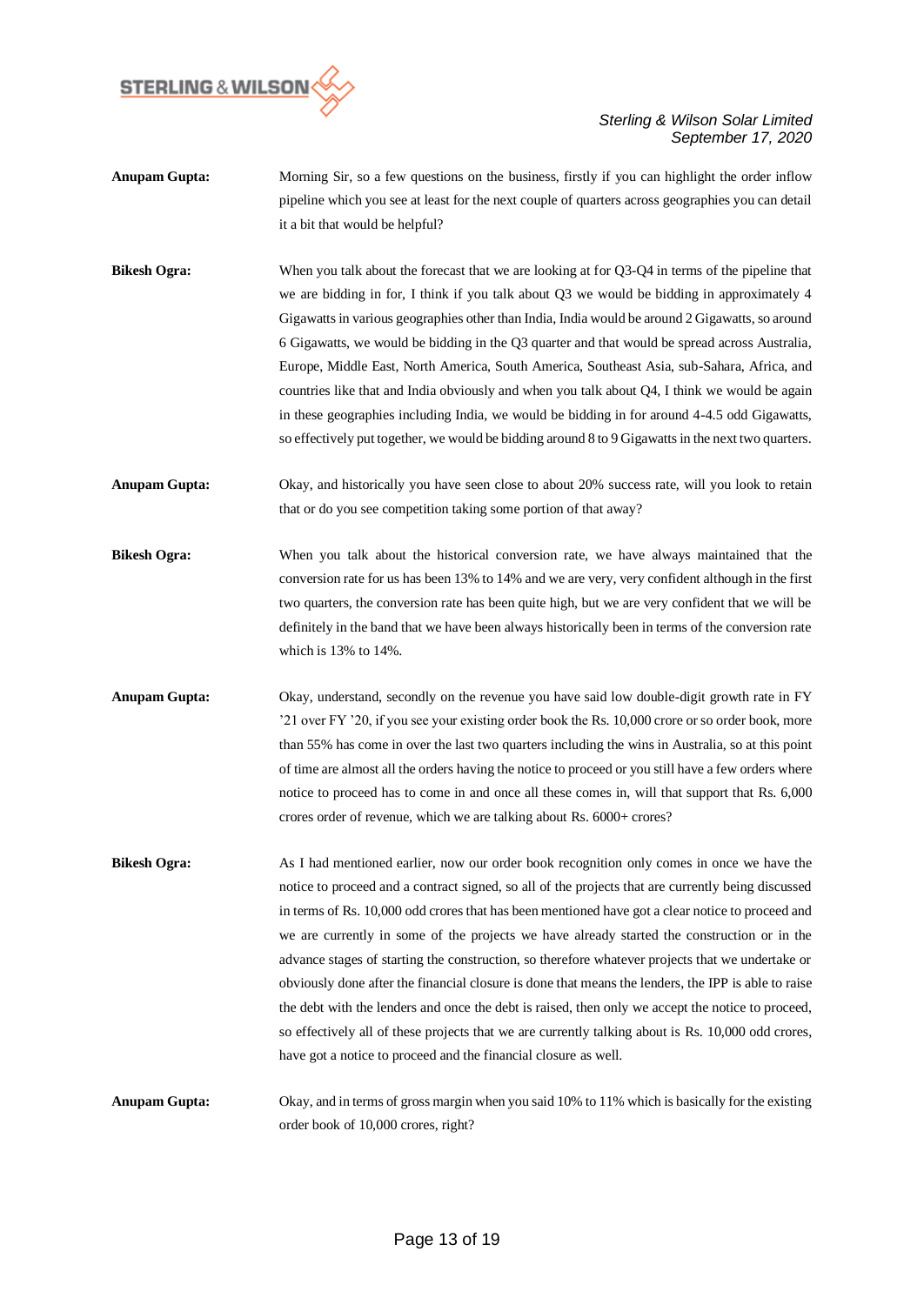

- **Bikesh Ogra:** Yeah, so it is an aggregated order, like Australia which have slightly higher margins, in the US it may not be as good as Australia, but if you aggregate the overall mix, it will be in the band of 10% to 11%.
- **Bahadur Dastoor:** Also Anupam to add to what Bikesh is saying, we are doing a cost rationalization exercise so with the order book growth, we are hopeful of pushing the EBIT margin to where it is.
- **Anupam Gupta:** Yeah, I was actually coming to that, so if I see FY '20 your overhead which is employee and other expenses apart from the gross margin was somewhere around Rs. 410 411 crores approximately, so is there a possibility of what sort of savings can you see in that overheads coming down by?
- **Bahadur Dastoor:** You can see that in what has happened in the first quarter Anupam and the management is actually working to make sure this continues over the year.
- **Anupam Gupta:** Just one more question for Bikesh and then I will come to you as well, what is the status on the Saudi and the Montenegro order at this point of time, I know it is not there but will it completely get cancelled or is there a chance of coming back to you?
- **Bikesh Ogra:** I will talk about Saudi first, what is happening is that if you take the complete evolution of pricing over the last I would say one year in not only Saudi, but in the overall Middle East market and when we had got the LOI and the LNTP from the customer, at that point in time the tariffs were hovering around \$ 2.4 cents and basis which we negotiated the EPC price and sign on the LNTP and the Letter of Intent. Unfortunately because of various reasons and one of them being COVID and the Aramco bid the IPO that happened this got into a back burner and unfortunately during this time there was a discovery of lot of other project pricing and which was almost half of the price, half of the tariffs that is there what was negotiated between the utility in Saudi Arabia and the customer, so what has happened is now we have started getting feelers that these prices may no longer be viable considering the fact that whatever has been discovered in the UAE, in the Oman bids, and also one more bid coming out in Saudi Arabia, so therefore there are feelers and indicators coming in from the utility to the developer and from developer to us that there may be a renegotiation on the pricing which may happen. Now, we have kept a particular margin profile for us in the Middle East market.

Given the fact that we will not want to really go into a suicidal mode on the pricing like what other companies have done, we would definitely want to keep ourselves within the threshold and if it is within the threshold, we would like to, obviously the choice of first right of refusal will lie with us in terms of accepting or not accepting, but given the fact what is happening is also now, and I will just try to give you a perspective of numbers, if there is a 1 Gigawatt order in say Saudi Arabia, it will give me the same returns as a 500 Megawatts project in Australia or in the US in terms of the margins, so I will have to use half of my efforts to deliver the same margins in Australia and US as I do in Middle East, so given the fact that tomorrow even if they come to us with an offer to match the price, we may or may not say yes, because we may have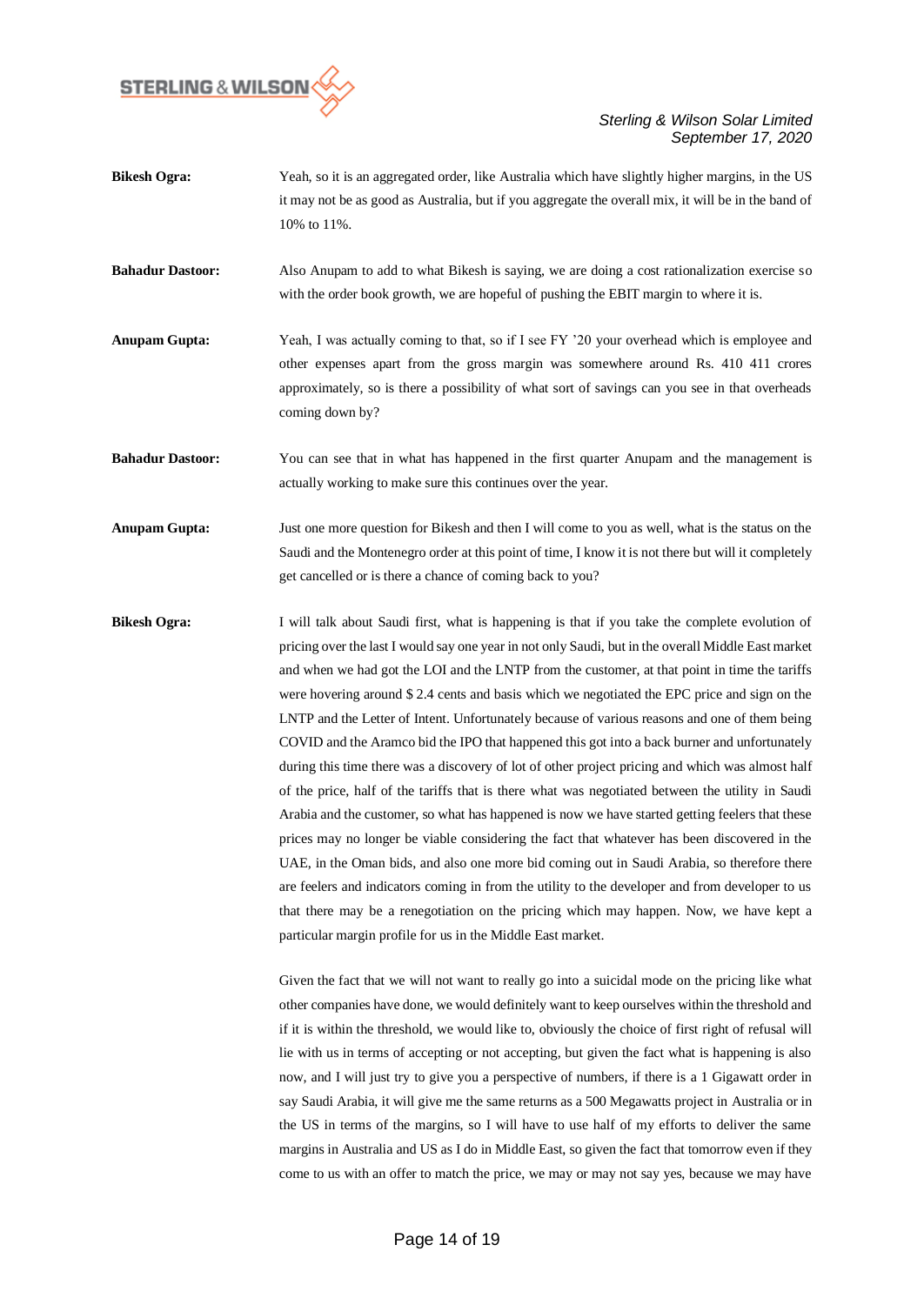

our hands full in other geographies which give us higher margin profile, so therefore it is important for us to be very clear that we will want to focus on high margin projects, which will give us faster returns, that is one.

Second is there have not been many large contracts which are being completed in the Middle East region as of now other than the one which we have finished around 1.2 Gigawatts, so we will see how the situation pans out in future because most of these projects out here, the large projects have been awarded to the Chinese EPCs, so we have noticed in certain regions as to what the customer's affinity towards Chinese EPC having worked with them once, they do not want to really work with them the next time and that has happened in one or two other instances wherein the large project that we bagged in Australia with the customer, he had worked with a Chinese EPC in some other region and does not want to work, so effectively what is happening is we will have to see how things pan out there and the fact that how the margin profiles evolve and that is about the Saudi Arabian thing. The Montenegro thing it is basically project which is between the Government of Montenegro and a very large Finnish IPP, so the land is a part of the overall project profile, wherein the land has to be acquired by the Government and the Finnish IPP, so what is happening is the land acquisition in Montenegro is a bit of a cumbersome process, and therefore, they have kept it for the moment in the backburner. As and when the land gets acquired, the project is going to come and we have also 1% equity stake because the contract mandated so, so as and when the land gets acquired, the project will come on live and we will be the default EPC for that project, so right now since it is only on an LNTP and LOI stage, so therefore we just kept it out of the order book position as we have adopted the policy in this last quarter.

- **Anupam Gupta:** Okay, understand, one question for you Bahadur, so now that Australia and US is a much larger proportion of your order book and of the revenue as well, what should be the tax rate now that Middle East is a lower share there?
- **Bahadur Dastoor:** So let us not forget that most of our sourcing will happen from the Middle East only, our Middle East entity continues to source the modules, the inverters, the trackers for our global operations wherever this is part of our scope, so in US the modules are not but in the rest of the world the sourcing does happen, so the tax rate will still be a mix between a zero rated tax in the Middle East versus tax in Australia or India etc.
- **Anupam Gupta:** So it could be somewhere around 20% or lower than that?

**Bahadur Dastoor:** No, it will not be lower than 20%, it would be in the range of roughly 20% to 22%.

**Moderator:** Thank you. The next question is from the line of VP Rajesh from Banyan Capital. Please go ahead.

**VP Rajesh:** Thanks for the opportunity, I had two questions, first one as we look at your O&M revenues, they are currently 5%, so what do you expect it to be let us say over the next five years is there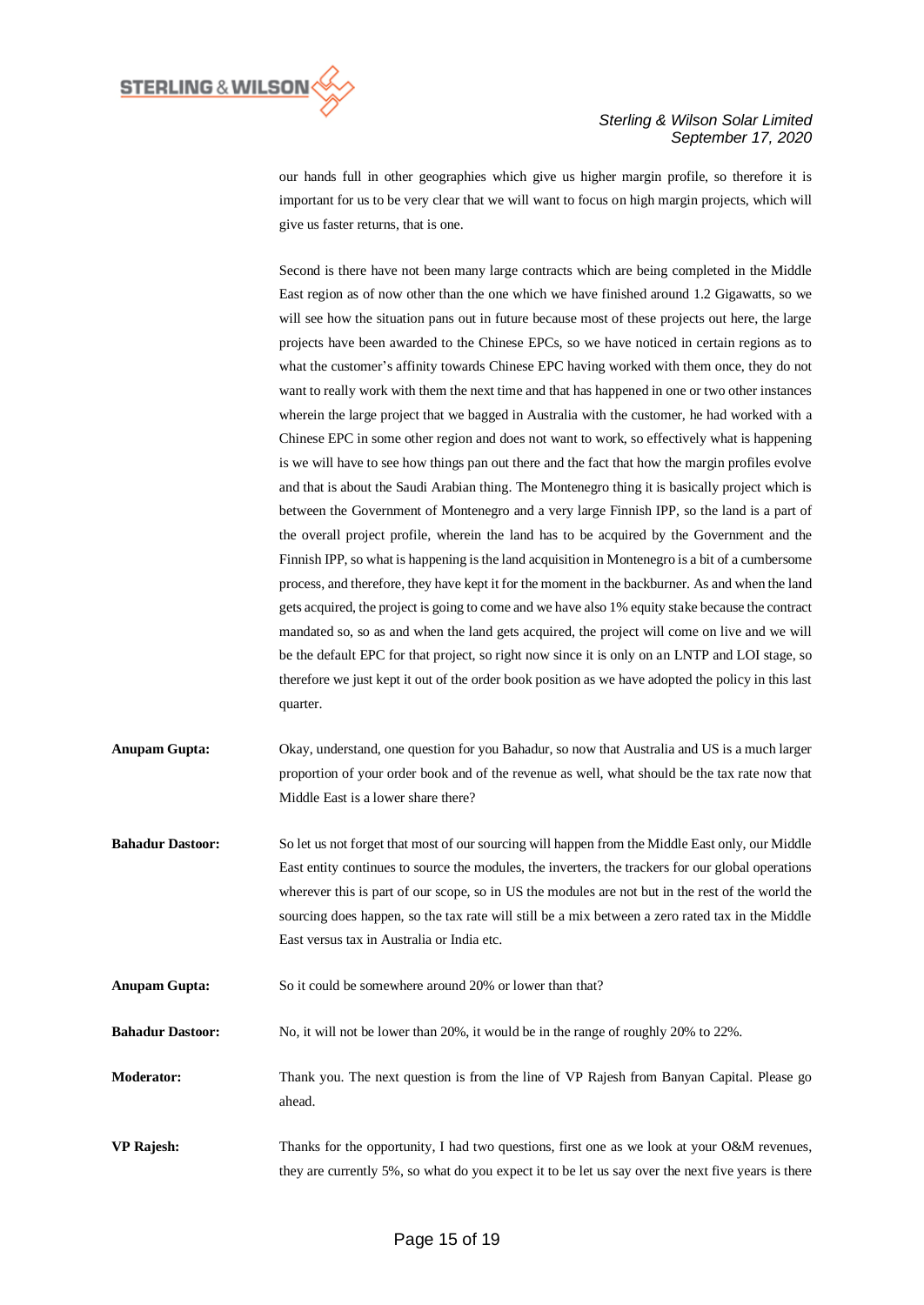

a natural progression because we are winning so many contracts, likely that you will get O&M of that, if you could just elaborate a little bit more on your strategy around O&M?

**Bikesh Ogra:** I think to look at it at 5% as a percentage of overall revenue this year, I think it will not be the right way to look at it because this year obviously the revenues were not as we all expected, but given that fact I think we are definitely looking at it, one is the captive acquisition of the business in terms of the EPC that we do and the third party acquisition. When you talk about what would be the outlook as we move forward over the next five years, I think it would start getting marginalized in the range of between 3% to 3.5% of the overall revenues in terms of the top lines on the O&M side and obviously as I mentioned earlier, the business is very lucrative in terms of the gross margin that it offers which is upside of 30%.

- **VP Rajesh:** Okay, that is helpful, and just at the macro level earlier you were talking about the PV module, your comment was that there is a glut out there so if you can just give us a broad overview of what is the production capacity in China and in the rest of the world and where is that imbalance and the pricing built up between China and the rest of the world?
- **Bikesh Ogra:** China, I would say contributes around 65% to 70% of the overall global production and the balance comes in from countries like US, Vietnam, Thailand, Malaysia, Turkey even Middle East to an extent and when you talk about the pricing Delta between Chinese and the other countries, I would like to not really mention US because US is all US centric modules that they are manufactured there and Japan is also mostly Japan centric captive consumption there, I think the Delta between the Chinese and the other markets would range between 1 to 1.5 cents at the most.
- **VP Rajesh:** In terms of percentage, it will be more like 10%-15% or higher?
- **Bikesh Ogra:** It would be in the range of around 5% to 7%, if you talk about today's 20 odd cents module per watt so it may be 21%-21.5% in that range from other countries.
- **VP Rajesh:** Okay, since you are saying you are sourcing materials in your Middle East entity, is it safe to assume that say India or the US or anybody else puts a duty on the PV modules coming out of China, it may not be materially impacting our business because you are going to be directly importing from China into your Middle East entity, is that the right way to think about it or there are some other nuances that are missing in this?
- **Bahadur Dastoor:** So as far as US and India is concerned, we mostly do balance of plants, so the module is not a part of our scope at all. For the rest of the world, we do the sourcing from the Middle East.
- **Moderator:** Thank you. The next question is from the line of Kunal Sheth from B&K Securities. Please go ahead.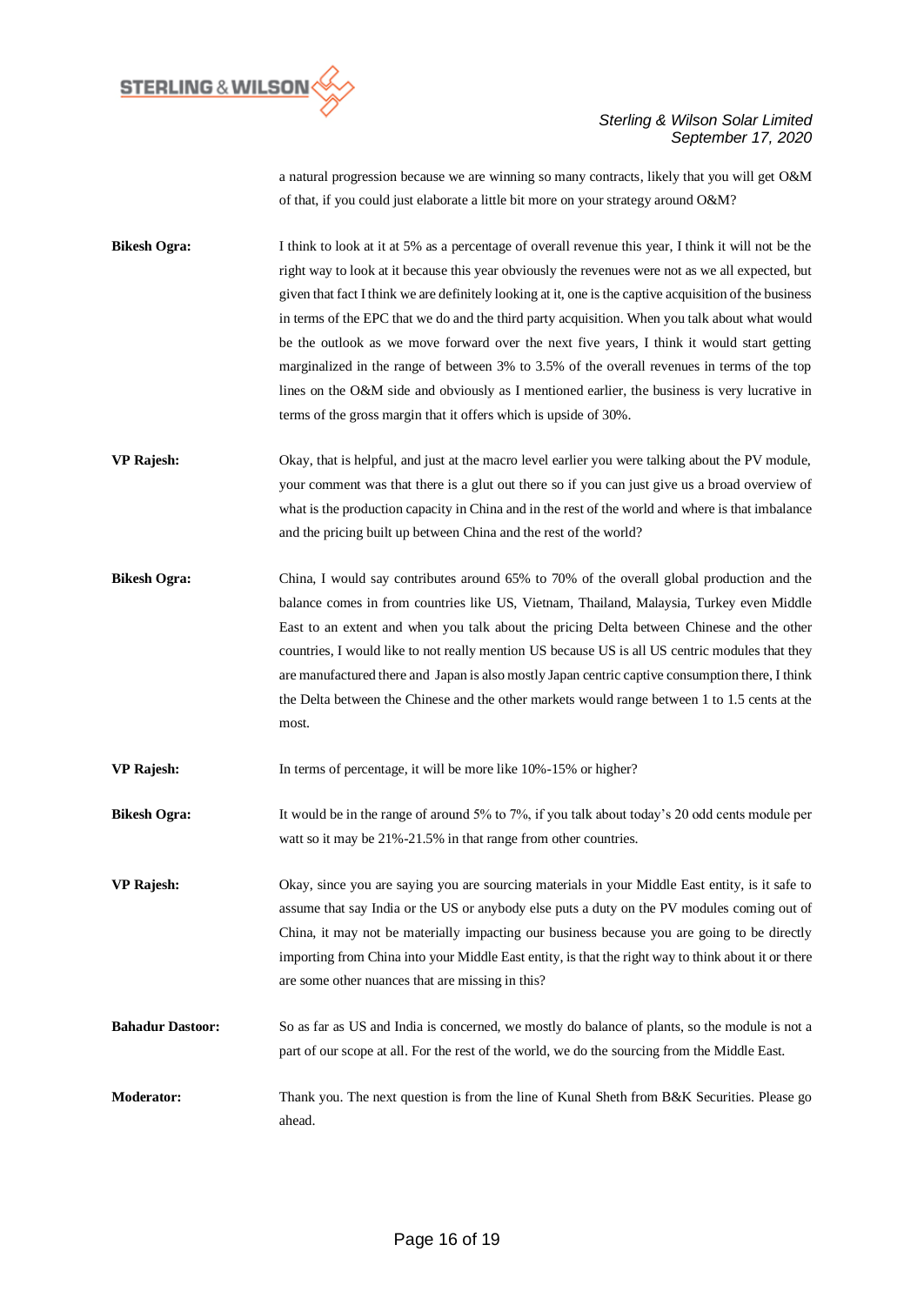

- **Kunal Sheth:** Thank you for the opportunity Sir, I joined in little late so pardon me if this question is being repeated, but I just wanted to get some clarity on the O&M piece, so on the third party O&M specifically, I just wanted to understand how long are these contracts and what would be the nature of contract like your normal business, do you also guarantee availability even in your O&M piece?
- **Bikesh Ogra:** So the profile of this contract is exactly the same as we have within the EPC contract, obviously the EPC contract we have our performance guarantee link to the EPC pricing for the period of two years and post which it is all linked to the O&M contract, so out here also what happens is there is a very diligent process, which gets done before we really acquire the third party O&M business and once that diligence process is over and once we acquire the business, there is a percentage of total contract price on the O&M side which gets linked to the performance of the plant, which can be varying from anywhere between 10% to 20%, but that percentage is only linked once we have an absolute diligence of the plant and once we do the complete evaluation assessment and basis which we give that linkage between the performance of the plant and the LDs associated with it.
- **Kunal Sheth:** Okay, Sir even for the plants that you have done, you said that first two years, your performance linked guarantee and then it is linked to O&M, so for the life of the module even about back-toback arrangement with the module supplier as far as the probability is concerned or how does that piece work?
- **Bikesh Ogra:** For modules also, there is a 25 years reinsurance that gets keyed in at the time of the contract signing, which is either by the customer or by us and what happens at the end of the two-year performance period, we assign the guarantees and the warranties to the customer and from onwards of two years, it is the customer's responsibility to invoke any warranty or guarantee clause that is there for the PV module, so we get exempted of any warranties and guarantees after a period of two years on the PV modules.
- **Kunal Sheth:** Okay, so after two years basically the developer can directly invoke the warranties and guarantees on the module supply, you basically are out of the picture?
- **Bikesh Ogra:** Absolutely, we are out of the picture for the module performance and guarantees and warranties.
- **Kunal Sheth:** Even if the O&M is under your scope even in that case you are out of the picture, Sir?
- **Bikesh Ogra:** Our defect liability period and guarantee period is for a period of two years and after that even though the operation and maintenance is under our scope, since the assignment of the guarantees and warranties happens to the customer, so therefore he is only entitled to invoke those warranties.
- **Kunal Sheth:** Okay, so basically the module supplier in that case directly gives warranties and guarantees in the name of developers or it is routed through you?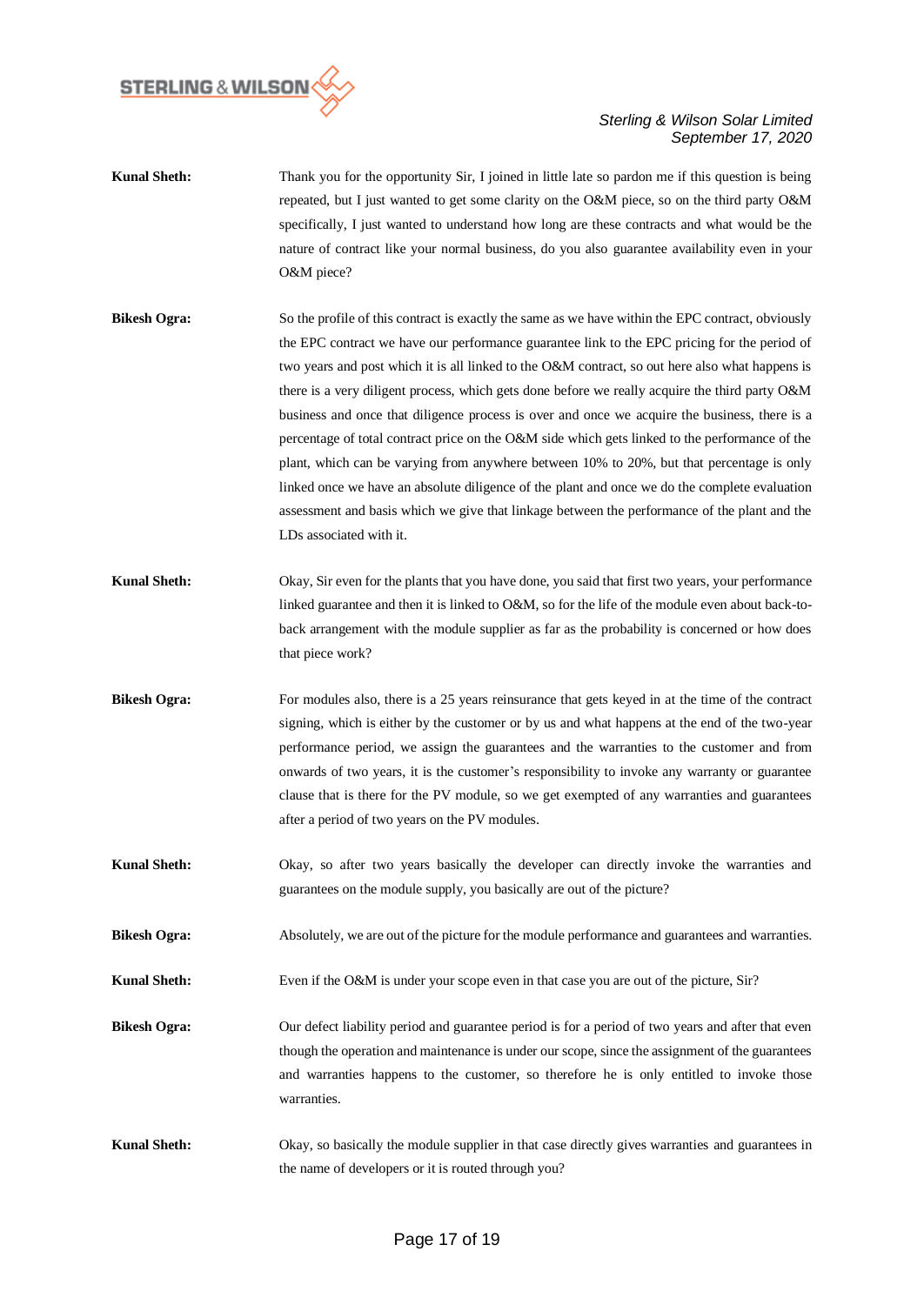

- **Bikesh Ogra:** For the first two years it is with us and then we assign it, it is an assignable guarantee, but happens to be negotiated assignable guarantee to him, after two years it gets assigned to the developer.
- **Kunal Sheth:** Okay, and Sir in overseas market the procurement of module is in your scope right?
- **Bikesh Ogra:** Most of the procurement or the discussions and negotiations happens by the customer and they route it through us because we give a turnkey wrap because the lenders want it as such, but the price movement, any volatility on the prices all to the customer's account, although we take the margins on the overall turnkey price.
- **Kunal Sheth:** Okay, because that is where because if that is in your scope then does the customer define the module supplier from where you have to procure it because what I understand is one of your strength is also your long-standing relation with few of the module suppliers, and therefore, the developer gets that advantage when he goes through you?
- **Bikesh Ogra:** No, he nominates the supplier to us then it is basis our strength and our relationship with the module supplier as to how we negotiate the terms and conditions with him and we always normally are able to negotiate the terms and conditions which I think favorable to us.

**Kunal Sheth:** Sure Sir, thank you so much for the clarification.

- **Bikesh Ogra:** Thank you.
- **Moderator:** Thank you. We take the last question from the line of Karthikeyan from Suyash Advisors. Please go ahead.
- **Karthikeyan:** Thanks very much, just one clarification, can you talk a bit about how you think about current implications in your business because you operate in multiple geographies, so could you talk a bit about how you manage the risks if any in terms of billing currency versus the translation currency and so on?
- **Bahadur Dastoor:** Generally what we do is we take two kinds of hedges, one is where it is a project-related hedge, for example, in Australia our entire receivables will be in Australian dollars vis-à-vis the currency in Dubai would be the US Dollar or the Emirati Dirham and in India the Rupee, so we take cross currency hedge over the life-cycle of that contract, so that the pricing is well protected and that is the reason why if you see in the current quarter because the Australian Dollar has strengthened on a mark-to-market basis there is a loss but because it is related to a project and under the relevant accounting standard, it has been kept under other comprehensive income. Of course both the life of the contract that other comprehensive income loss will be nullified and our currency risk is protected. The second is where we have generic letters of credit etc. which we are opening for our imports, we will be taking a hedge which is bucketed across months such that a USD-INR hedge is taken to protect our payables. Similarly, that particular month if we